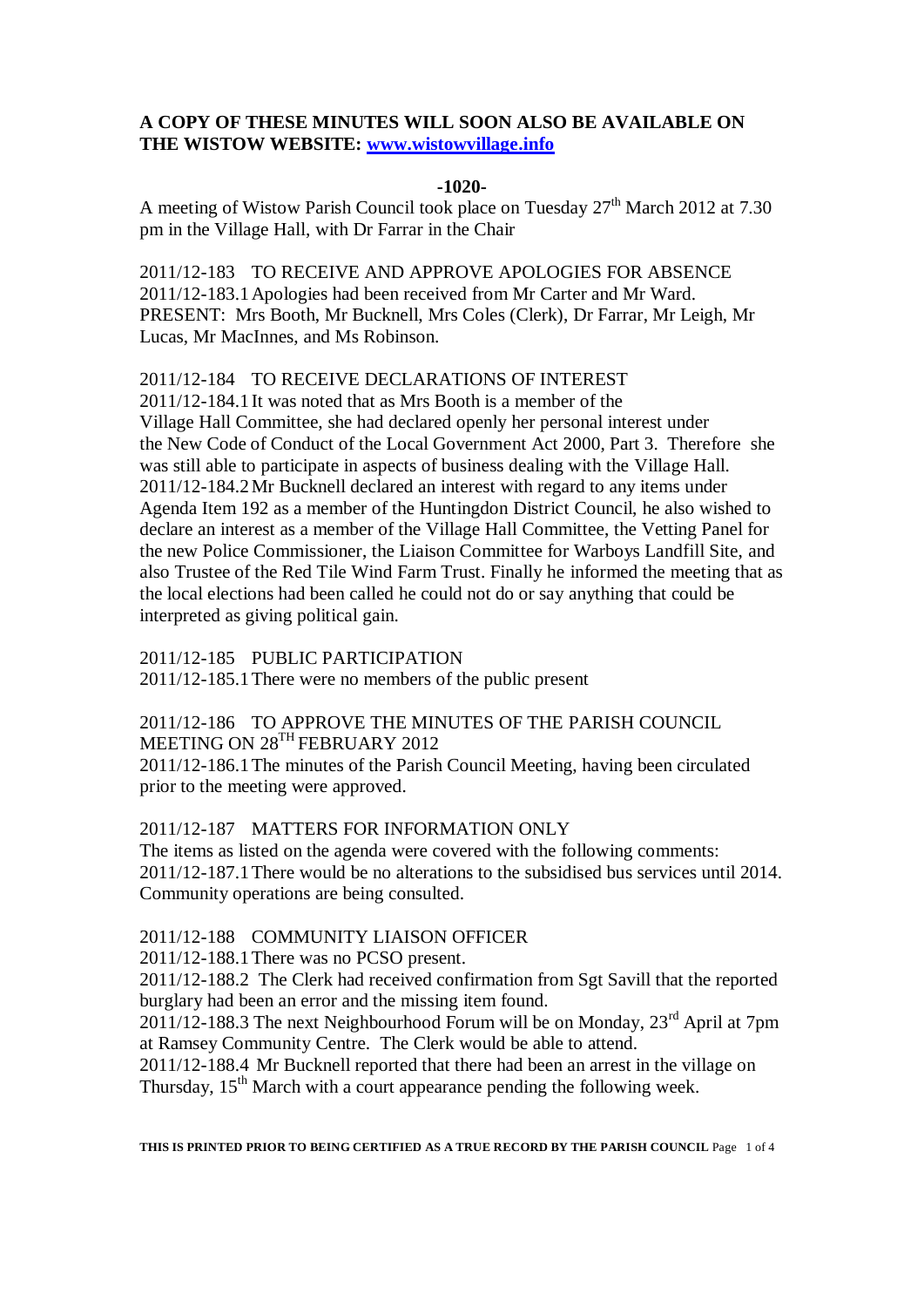#### -1021-

## 2011/12-189 RECEIVE REPORTS FROM COUNTY AND DISTRICT **COUNCILLORS**

2011/12-189.1 Mr Lucas reported that with the change in the structure of policing it will not be possible for them to attend each Neighbourhood Forum and this may result in a change to the format of the Forums. It may be that the new Commissioner will write to Parish Councils quarterly or attend their meetings to discuss the priorities. Mr Lucas will no longer act as liaison. Cambs County Council have some funding to extend the guided bus service and it is hoped that it will eventually go from Ramsey. 2011/12-189.2 Mr Bucknell reported that following on from the 'green' houses in St Ives and St Neots, Eastfield House now has solar panels which deliver 117kw of power.

# 2011/12-190 FINANCE

a) to approve the financial statement

2011/12-190.1As this had been circulated to Councillors present

prior to the meeting, and there were no further comments, it was unanimously confirmed as a true record.

b) to approve payments of outstanding amounts

2011/12-190.2 The payments listed were formally approved and the cheques duly signed with the exception of payment to Andy Davis who had not completed the allotment hedge cutting or submitted his invoice.

| Mrs P Coles March Salary and expenses | £218.58 |
|---------------------------------------|---------|
| Cambs Water, church standpipe         | £ 14.51 |

c) to review cash flow and resolve anticipated issues

d) the budget for 2012/13 had been circulated and was now agreed. It was also agreed that a sum of £1500 be allocated to Jubilee celebrations, £5000 be earmarked for the Parish Plan and there was £3000 now in the pot for street light replacement. e) It was unanimously agreed that Mr Carter would replace Mr Williams as a signatory on the Barclays Account.

f) The sum of £451.74 was unanimously agreed for the County contribution to grass cutting. The Clerk would send an invoice.

## 2011/12-191 CORRESPONDENCE

2011/12-191.1The email from Mr Turner regarding the clock was duly noted and we await notification from the PCC that they are satisfied with the work prior to paying the outstanding invoice.

2011/12-191.2 An invitation to a Jubilee Picnic at Burghley House, which the Queen will attend, had been received. The Parish Council were invited to make four nominations from our community for tickets. Nominations were Mr and Mrs John Wadsworth, Mrs Helen Buddle and Dr Richard Farrar, for their contribution to the village. Mr and Mrs Wadworth and Mrs Buddle were agreed but it was felt by some members of the Parish Council, including Dr Farrar, that members of the Council should not be nominated as their contribution was a given. Mr Leigh proposed and Mr Bucknell seconded Dr Farrar's attendance and the proposal was carried by a majority. Dr Farrar did not vote, he and the Clerk will make the necessary arrangements.

**THIS IS PRINTED PRIOR TO BEING CERTIFIED AS A TRUE RECORD BY THE PARISH COUNCIL** Page 2 of 4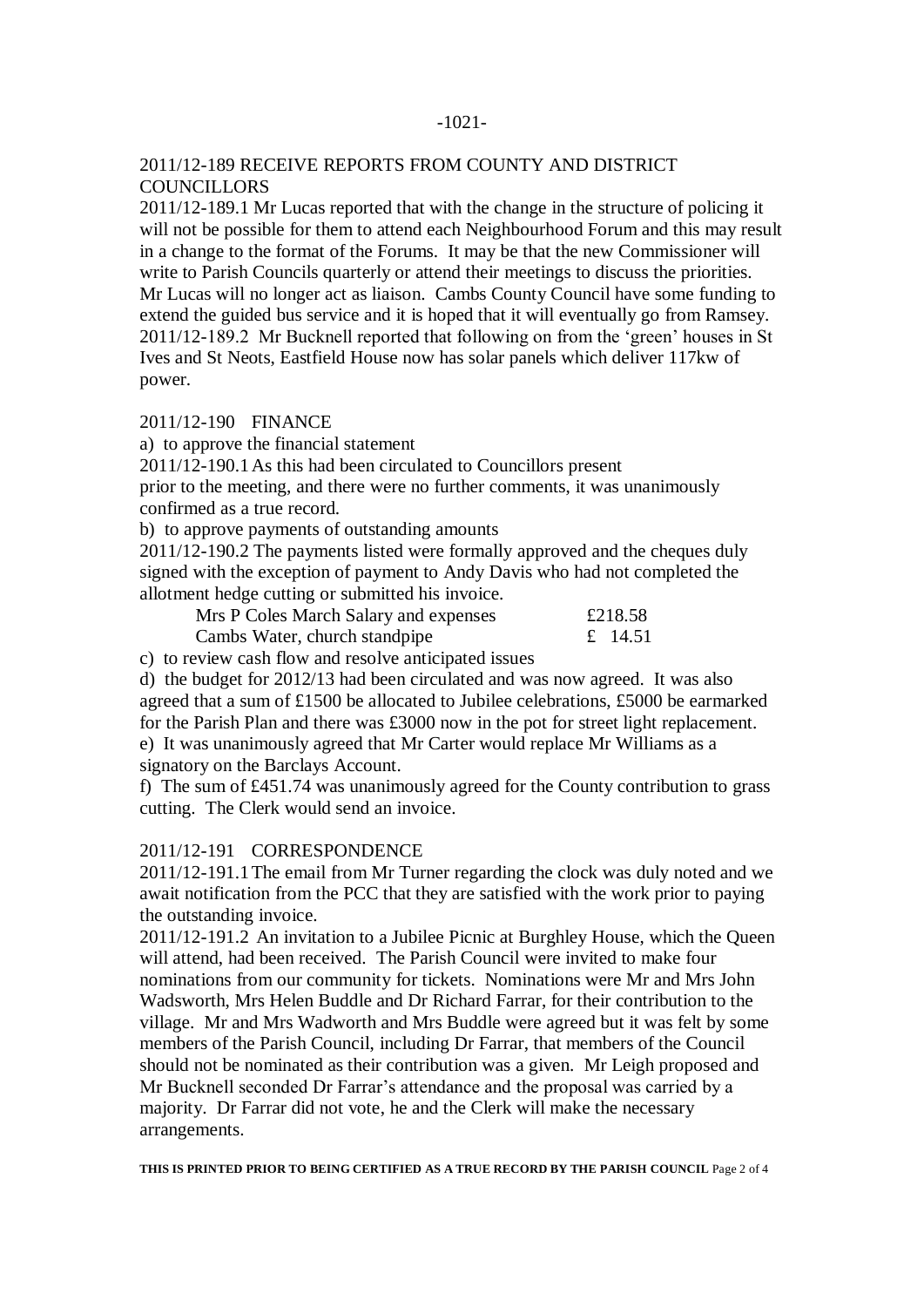# 2011/12-192 TO CONSIDER ANY PLANNING APPLICATIONS RECEIVED 2011/12-192.1None received

## 2011/12-193 TO DISCUSS PLAYGROUND SAFETY REPORT

2011/12-193.1As Mr Carter had been unwell this had not been done. It was therefore delayed until the next meeting and Mr MacInnes would assist. It was decided to make the aerial runway a priority and the Clerk would ask Mr Burton to quote to provide more bark and paint with preservative. It was further decided to position the benches as they are laid out except that the bench under the tree would be moved to between the new equipment and the aerial runway. Mr Burton would be asked to site these as soon as possible and the Clerk would then clean them up.

2011/12-194 TOWN AND PARISH CHARTER MEETING/LOCALISM ISSUES  $2011/12-194.1$  Mr Carter would attend the first Parish Charter meeting on  $30<sup>th</sup>$  April and the meeting on  $25<sup>th</sup>$  April at Huntingdon District Council.

2011/12-195 JUBILEE CELEBRATIONS, MONDAY 4TH JUNE 2012

2011/12-195-1 The following was decided: the Clerk would obtain information on a hog roast or similar, information on bunting, she and Dr Farrar would look at risk assessment, Mr MacInnes would organise a pa system and music. Mr and Mrs Berry had organised a karaoke for the evening and that could follow on from our event. The Clerk would also contact Bernasconi in Warboys who were offering commemorative ironwork.

# 2011/12-196 ALLOCATION OF REPORTS FOR THE OPEN MEETING ON 24<sup>TH</sup> APRIL 2012

2011/12-196.1 The following was agreed Dr Farrar - Financial, Chairman's, Allotment Mr Leigh - Bridge, Jubilee Ms Robinson – Litter Mr Carter - Countryside, Playground Mr Bucknell - Traffic and road, Neighbourhood Plan Mrs Booth - Village Hall and grants Ms Robinson gave her apologies but would supply her report to be read out.

# 2011/12-197 PARISH PLAN ACTION PLAN WORKING PARTIES FEEDBACK AND UPDATE

a) Traffic and road issues – Mr Bucknell/Mr Carter/Ms Robinson.

Hedges at Wistow Toll had been cut back and it was a great improvement

b) Litter – Ms Robinson/Mrs Booth – nothing to report

c) Countryside – Mr Carter/Dr Farrar

d) Village Hall – Mrs Booth

Mr Bucknell reported that following a meeting with planners there was now agreement how to proceed with the roof and to open up the attic. The pitched roof at the back will be a similar height to the existing roof. They can now submit a further application.

. **THIS IS PRINTED PRIOR TO BEING CERTIFIED AS A TRUE RECORD BY THE PARISH COUNCIL** Page 3 of 4